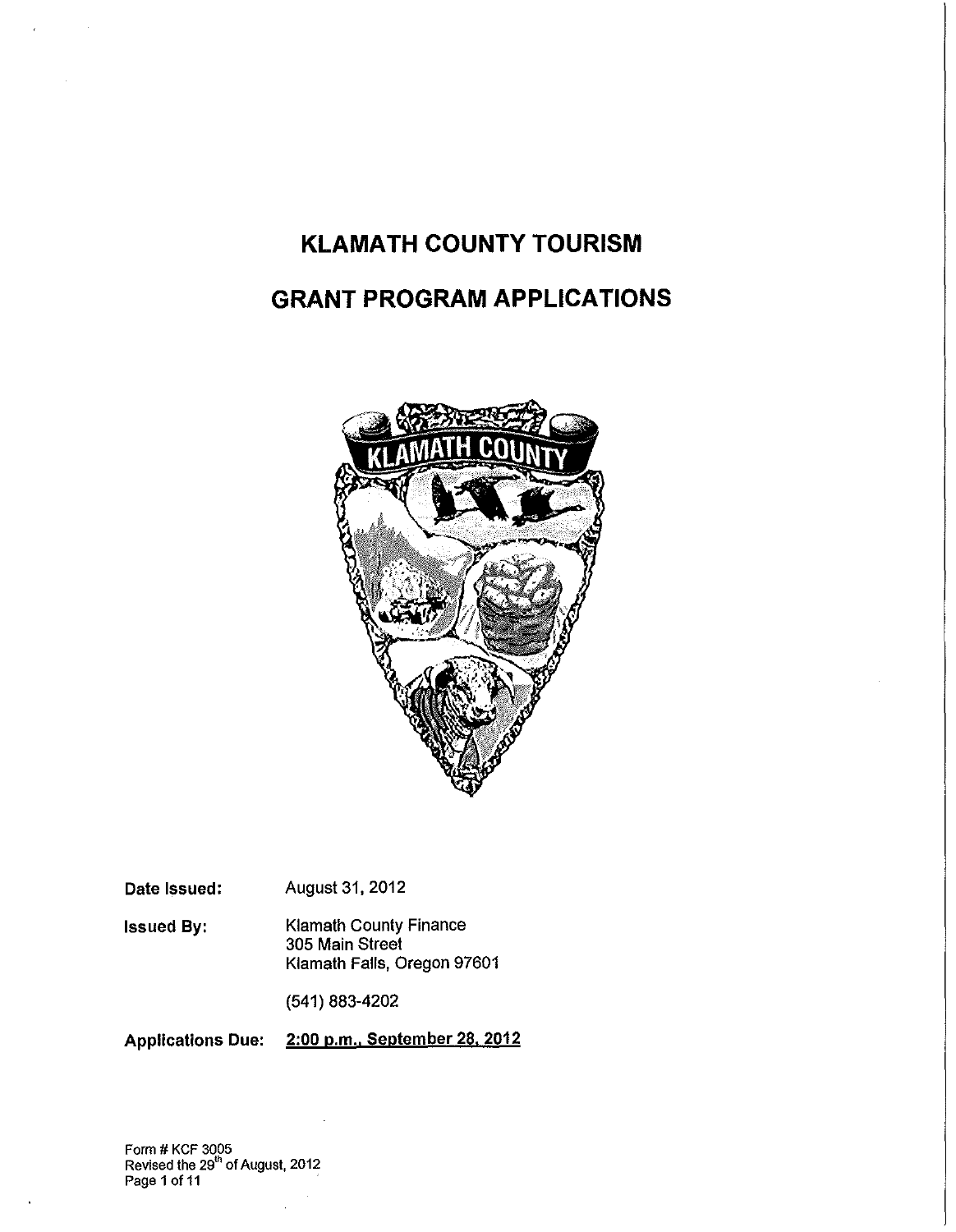# **TOURISM GRANT APPLICATION**

| <b>Organization Applying:</b>        | Babe Ruth Association-Kiger Stadium                                                                                                                                                                                                                                                                                                                                                 |  |  |
|--------------------------------------|-------------------------------------------------------------------------------------------------------------------------------------------------------------------------------------------------------------------------------------------------------------------------------------------------------------------------------------------------------------------------------------|--|--|
| Address:                             | PO Box 7935                                                                                                                                                                                                                                                                                                                                                                         |  |  |
| City, State, Zip                     | Klamath Falls, OR. 97602                                                                                                                                                                                                                                                                                                                                                            |  |  |
| <b>Contact Person:</b>               | <b>Keith Stotts</b>                                                                                                                                                                                                                                                                                                                                                                 |  |  |
| <b>Phone Number:</b>                 | 541.891.7980                                                                                                                                                                                                                                                                                                                                                                        |  |  |
| Tax ID # or SSN:                     | 51-0186374                                                                                                                                                                                                                                                                                                                                                                          |  |  |
| Email Address:                       | keithstotts@aol.com                                                                                                                                                                                                                                                                                                                                                                 |  |  |
| Web Site Address:                    | www.kigerstadium.com                                                                                                                                                                                                                                                                                                                                                                |  |  |
| Title of Project:                    | <b>Promotion of Historical Kiger Stadium by hosting the</b><br>2013 Babe Ruth Northwest Regional's.                                                                                                                                                                                                                                                                                 |  |  |
| <b>Brief Description of Project:</b> | Kiger Stadium has the distinct privilege of once again<br>hosting The Babe Ruth Pacific Northwest Regional's<br><u>July 24, through July 28, 2013.</u><br><u>The PNR will include teams, staff, family and friends</u><br>that will stay, shop and eat at our local business, as<br>well as visiting our beautiful natural attractions. Most<br><u>will stay a full seven days.</u> |  |  |

The undersigned, as proposer, declares that he/she has carefully examined the requirements of the Klamath County Tourism Grant Application packet and agrees, if the application is funded, that proposer will enter into an agreement with the County to furnish the services as specified, in accordance with the grant application attached.

Signature of Applicant Keel Stall Communication Date 9. 36-12 Signature of Board Chair *Kind Alle* OO - CHAISMAN

Date 9 · 26 · 12

Tourism Grant Application, Page 1 of 6<br>**MAIKETTUS 101 WAS ATTENded** By Don AmBers, JoHn HunTLey, Den Gresdel *.9oll* c· L~s:J,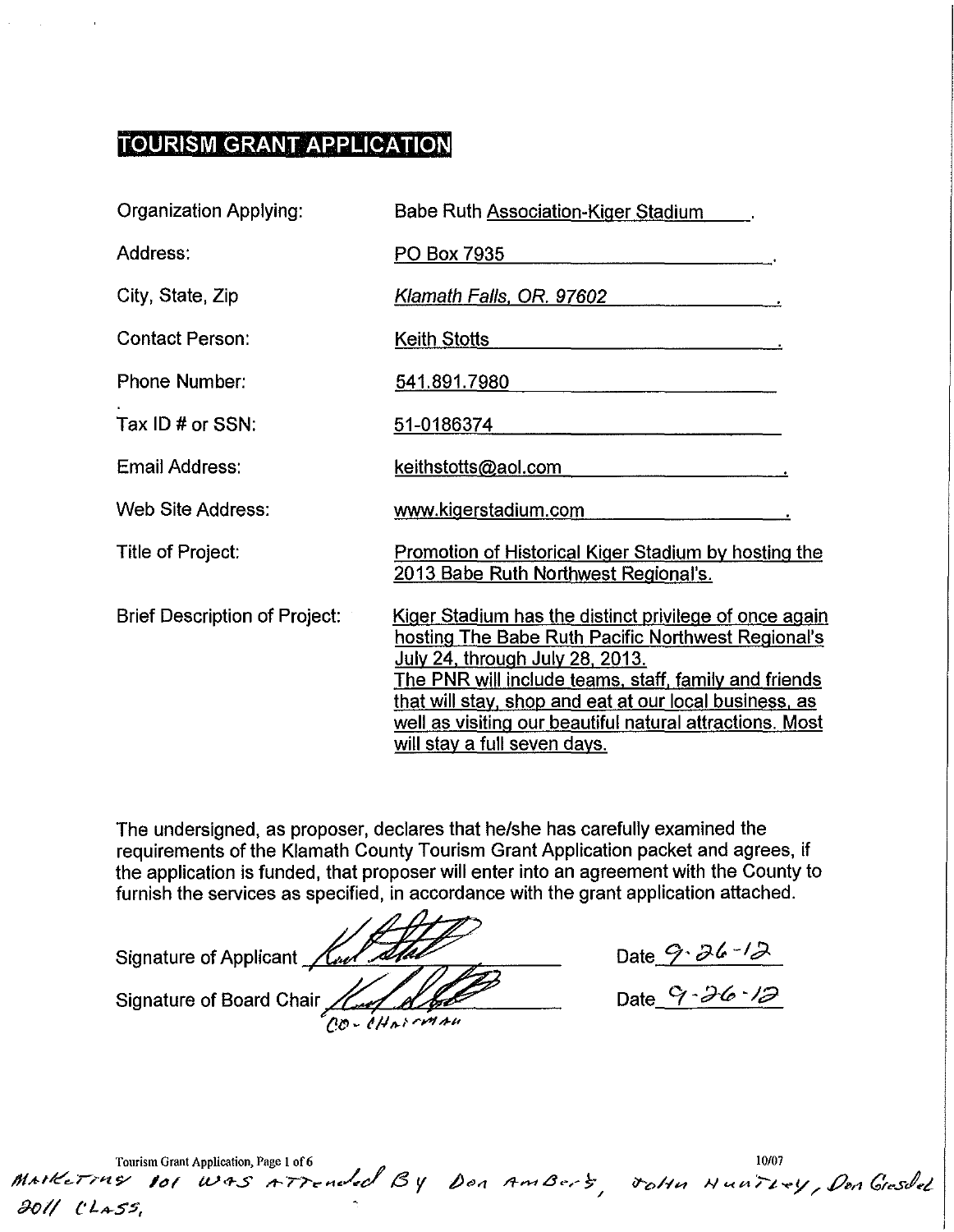# **Tourism Grant Budget Form**

 $\hat{\mathbf{r}}$ 

| <b>INCOME</b>                      | Committed | Pending | Total                    | Actual | <b>Comments/Explanations</b> |
|------------------------------------|-----------|---------|--------------------------|--------|------------------------------|
| <b>Tourism Grant Request</b>       | \$7,500   |         |                          |        |                              |
| Cash Match -                       |           |         |                          |        |                              |
| Source: Player Fees                | \$10,000  |         |                          |        |                              |
| Source:-WC League                  | \$9,000   |         |                          |        |                              |
| Source:                            |           |         |                          |        |                              |
| <b>Total Cash Match</b>            | \$19,000  |         |                          |        |                              |
| <b>Other Funding Sources:</b>      |           |         |                          |        |                              |
| Source: Sponsors                   | \$3,500   |         |                          |        |                              |
| Source: Yard Sales-ongoing         | \$2,000   |         |                          |        |                              |
| Source: karaoke contest            |           |         |                          |        |                              |
| pending                            | \$1,000   |         |                          |        |                              |
| <b>Total Other Funding Sources</b> |           | ۰       | $\overline{\phantom{a}}$ |        |                              |
| Bowl-A-Thon                        | \$6,000   |         |                          |        |                              |
| <b>Total Projected Revenue</b>     | \$31,500  |         |                          |        |                              |
|                                    |           |         |                          |        |                              |
| <b>EXPENSES</b>                    |           |         |                          |        |                              |
|                                    |           |         |                          |        |                              |
| Advertising                        |           |         |                          |        |                              |
| Print                              | \$1,200   |         |                          |        |                              |
| Web                                | \$1,300   |         |                          |        |                              |
| Other Internet                     |           |         |                          |        |                              |
| Other TV & Radio                   | \$1,500   |         |                          |        |                              |
| <b>Total Advertising</b>           | \$4,000   |         |                          |        |                              |
| Printing                           | \$3,000   |         |                          |        |                              |
| Postage-State packets              |           |         |                          |        | Will include visitor         |
|                                    | \$375.00  |         |                          |        | information                  |
| Misc/Other (ExplanationReq'd):     |           |         |                          |        |                              |
| Other: Team DVD's                  | \$377,00  |         |                          |        |                              |
|                                    |           |         |                          |        | <b>BBQ</b> to welcome all    |
| Other: BBQ, Welcome                | \$2,500   |         |                          |        | participates.                |
|                                    |           |         |                          |        | Provides healthy snacks      |
| Other: Hospitality Room            | \$1,200   |         |                          |        | Working on donations         |
| Other: Awards for players          | \$1,800   |         |                          |        |                              |
| Other: Empire Expense              | \$2,200   |         |                          |        |                              |
| <b>Total Miscellaneous/Other</b>   | \$11,452  |         |                          |        |                              |
| <b>Total Projected Expenses</b>    | \$15,452  |         |                          |        |                              |
|                                    |           |         |                          |        |                              |
| Net Projected                      |           |         |                          |        |                              |
| Income <expense></expense>         | \$16,048  |         |                          |        |                              |

#### **NOTES**

**Do not include any items listed on Page 3 of the application as not eligible Be as specific as possible; provide explanation to help clarify budget items**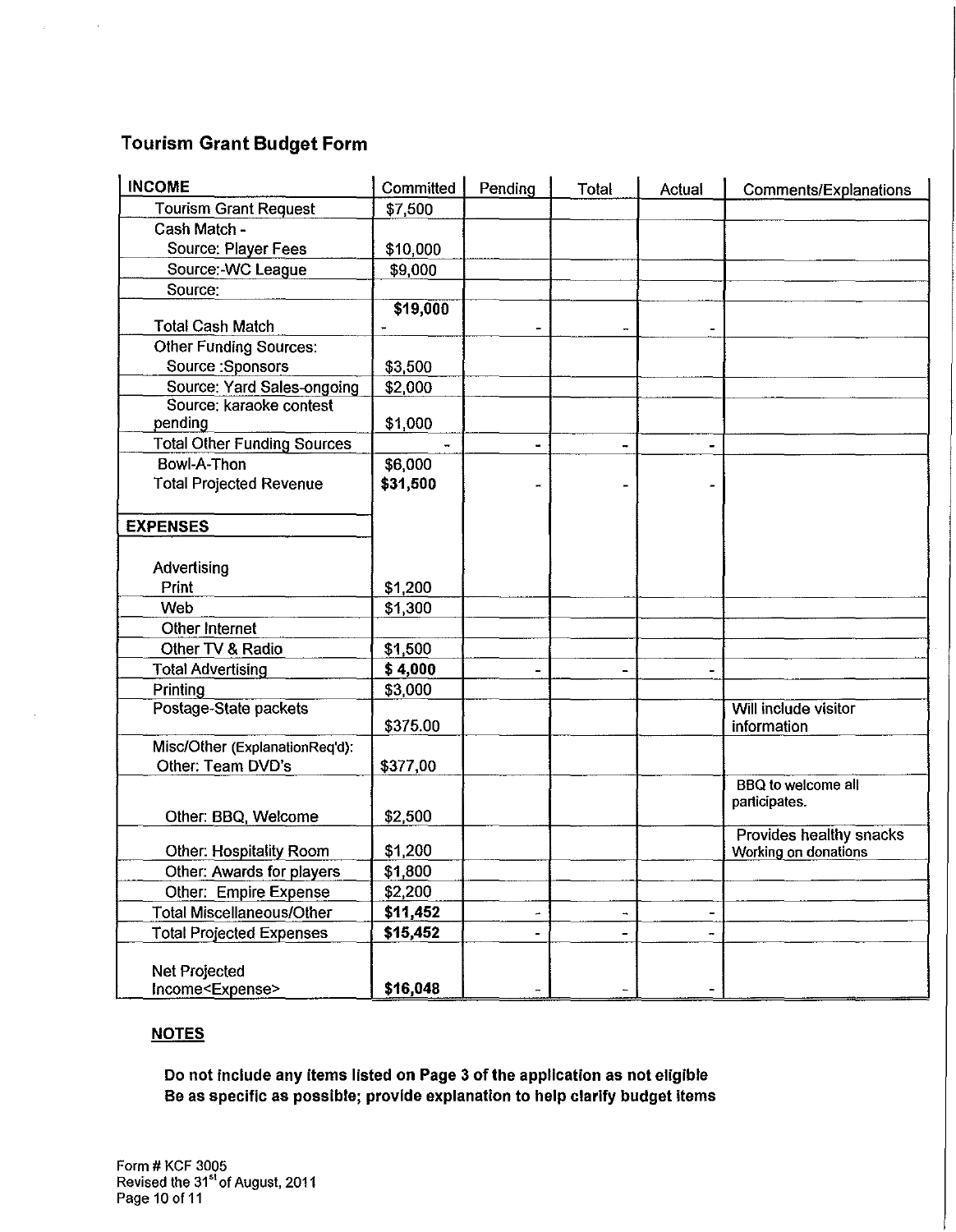## PROJECT DESCRIPTION

Project Plan:

1. What is the main focus of this proposal?

Kiger Association will host the annual 2013 Pacific Northwest Regional Babe Ruth Tournament, which includes teams from Canada, Idaho, Washington, Montana and Oregon.

2. What are the project activities?

The regional baseball tournament is the main activity, although we will also host a Barbecue,

Have contests & games for the children and promote activities throughout the region.

### 3. When will the project occur? How long will it last?

The tournament is held from July 24 through July 28, 2013 but the players, coaches, and families will arrive early and stay longer. Past attendees have usually stayed an average of seven days.

4. Who is the target market? What is your strategy for reaching the target market?

The targeted market is baseball teams from Idaho, Montana, Washington, Canada and Oregon that qualify for the PNA Tournament. Including but not limited to, their coaches, friends and family.

Team registration packets include visitor information listing various restaurants, businesses, motel and attractions.

Tournament and visitor information will be on the website.

### Project Goals:

5. How many visitors do you expect to attract to Klamath County? How will you count the number of visitors versus the number of locals?

Past attendance has been 3,500 though 4,000 visitors.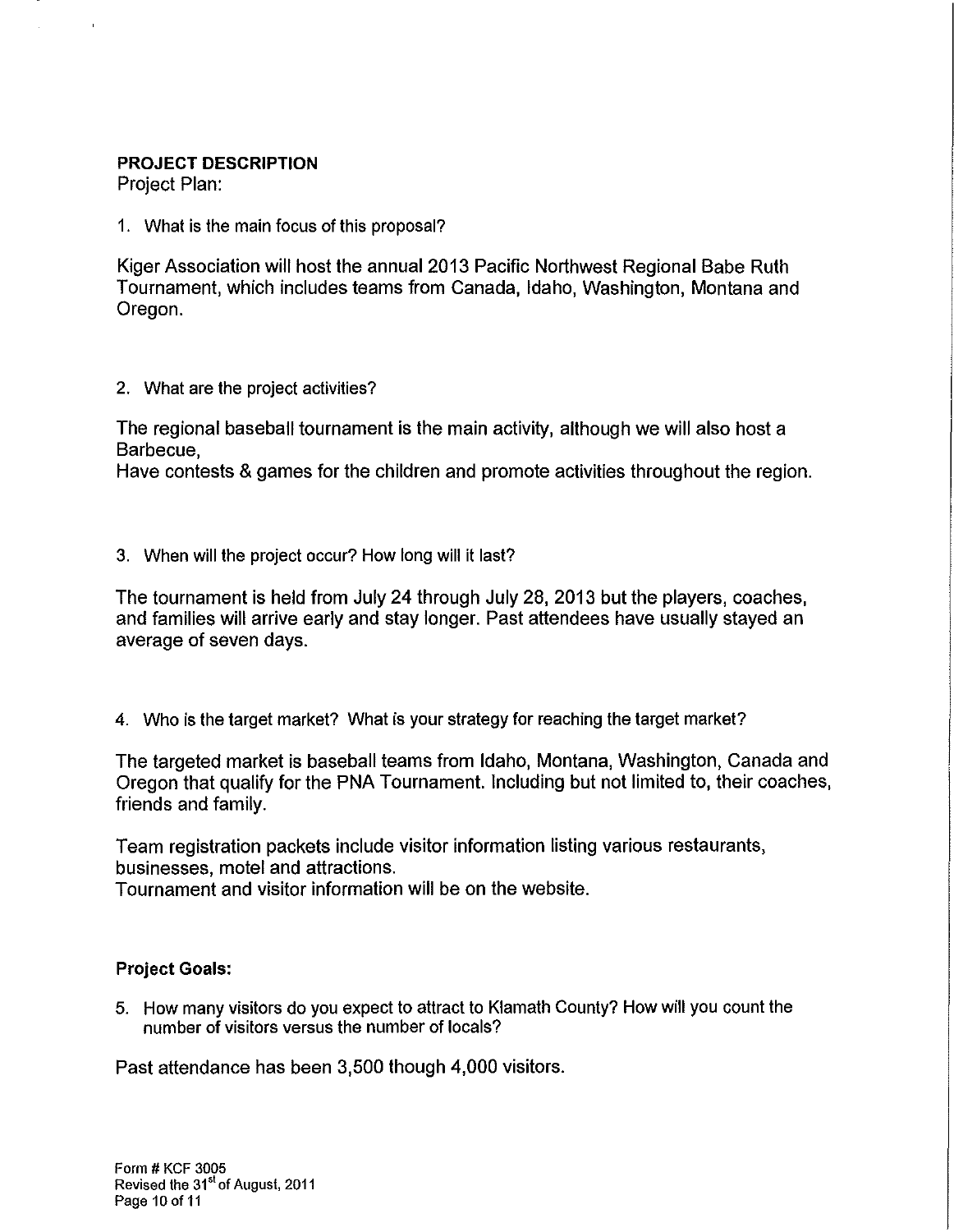Team pre- registration form asks for the names & address of participants and how many attending event with the participant. Ticket sales, and vendors also help with the tracking.

6. How are you planning on extending the visitors length of stay? How will you encourage early arrival and late departure?

We will host a Barbeque, the day before the tournament begins, host a breakfast the morning after tournament ends. We will promote the Lava Beds, Crater Lake, and all our beautiful attractions as well as our local businesses.

### **QUALIFICATIONS OF APPLICANT**

7. Describe your organization.

Kiger Association is a group of dedicated volunteers that give their time and talents to maintaining the 64 year old wooden baseball stadium.

8. Describe your experience in operating past or similar projects. Have these projects been successful in bringing tourists to Klamath County? How are you uniquely qualified to carry out this project?

Kiger Association is proud of our past history in hosting twelve Pacific Northwest Regionals. Each tournament has been a success with many visitors returning to hunt, fish, camp or visit our town and out laying areas.

Many visitors has stopped by the stadium to talk of past tournaments and share fond memories of their tournament days

### **MARKETING PLANS**

9. Describe specifically how you will market the event to visitors.

We will send out DVDs, and team packets to each team that qualifies for Pacific Northwest Regional's.

We will promote through our website.

OIT and the West Coast League also promote Kiger in their recruiting & Marketing.